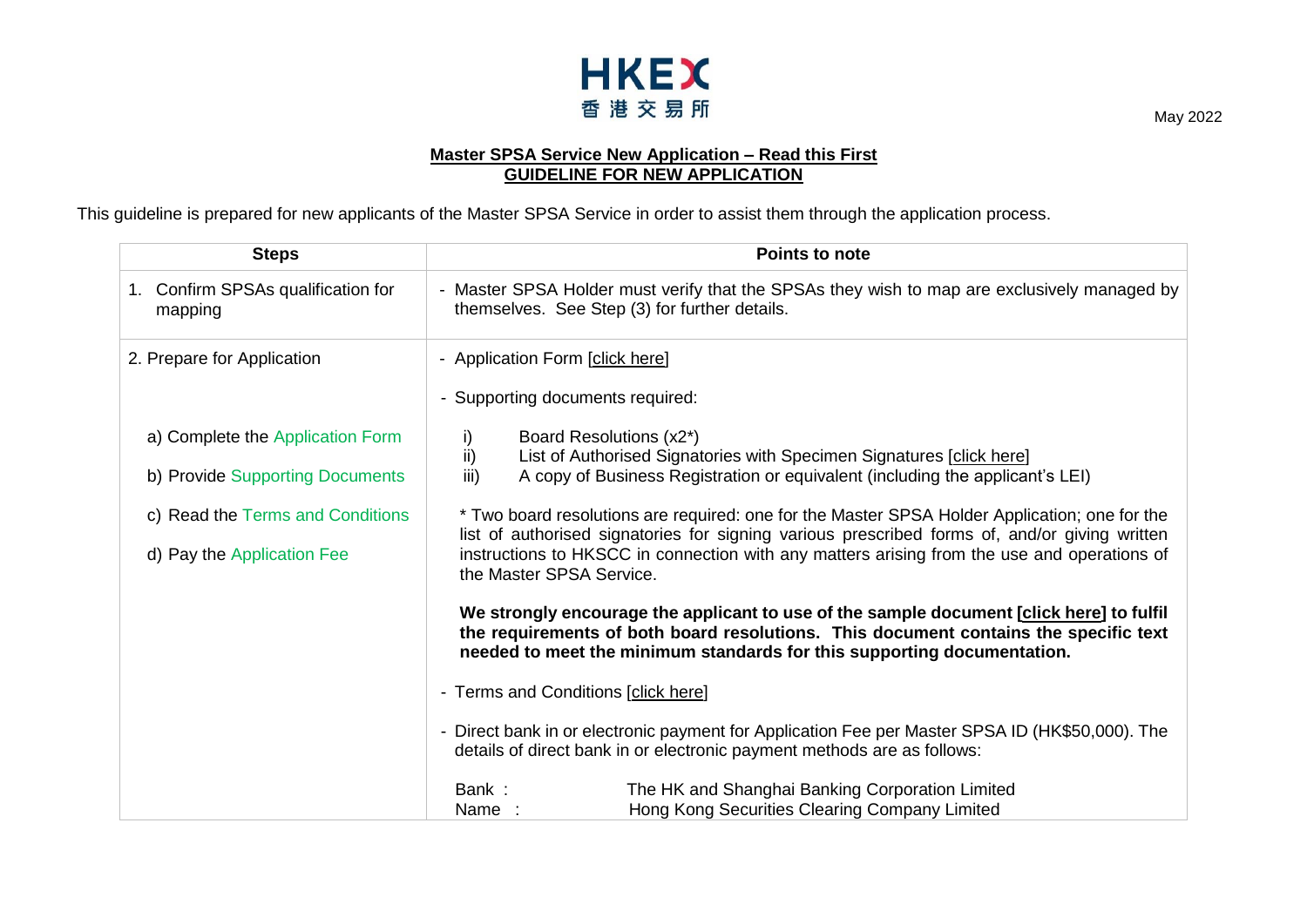

| - 12 $\sim$ 20 Ji<br>May 2022                                                                                |                                                                                                                                                                                                                                                                                                                                                                                                                                                                                                                                                                                                                                                                                                                                                                                                                               |
|--------------------------------------------------------------------------------------------------------------|-------------------------------------------------------------------------------------------------------------------------------------------------------------------------------------------------------------------------------------------------------------------------------------------------------------------------------------------------------------------------------------------------------------------------------------------------------------------------------------------------------------------------------------------------------------------------------------------------------------------------------------------------------------------------------------------------------------------------------------------------------------------------------------------------------------------------------|
| <b>Steps</b>                                                                                                 | <b>Points to note</b>                                                                                                                                                                                                                                                                                                                                                                                                                                                                                                                                                                                                                                                                                                                                                                                                         |
|                                                                                                              | 600-398168-004<br>Account no.<br>For Faster Payment System (FPS): input FPS email address scdn@hkex.com.hk                                                                                                                                                                                                                                                                                                                                                                                                                                                                                                                                                                                                                                                                                                                    |
| 3. Determine the list of SPSAs to be<br>mapped under a Master SPSA ID<br>(Master SPSA ID to SPSA<br>Mapping) | Prior to determining whether an SPSA can be mapped to a Master SPSA ID, the applicant MUST<br>communicate with all custodians managing the SPSAs (including the relevant global and local<br>custodians and/or asset owner(s)) regarding their intention to use the Master SPSA Service for<br>trading A shares via Stock Connect and confirm that they (i.e. the applicant) are the exclusive<br>manager for that SPSA, i.e. that the SPSA is not part of a multi manager mandate or set up. In some<br>cases, it may be necessary for the Master SPSA Holder to coordinate with the asset owner and<br>global custodians to clarify if any SPSA is set-up for multiple fund managers. If an SPSA is set-up<br>by the custodian for multiple fund managers, such SPSA is not eligible to be mapped to the Master<br>SPSA ID. |
|                                                                                                              | Upon clarifying with all the relevant global and local custodian(s) and/or asset owner(s) that all<br>SPSAs which the applicant intends to map to the Master SPSA ID are not and will not be managed<br>by multiple managers, the applicant can continue with the mapping process with a small number of<br>SPSAs for testing purposes then adding additional SPSAs once smooth operational flow has been<br>established. Applicants should work with Custodian Participants and/or non-EP GCPs (or global<br>custodians if needed) to prepare for a full list of SPSAs to be mapped under each Master SPSA ID.                                                                                                                                                                                                               |
|                                                                                                              | Note: Master SPSA Holders must at all times have at least two SPSAs maintained with any<br>custodians and a Master SPSA ID should have at least two SPSAs mapped.                                                                                                                                                                                                                                                                                                                                                                                                                                                                                                                                                                                                                                                             |
| 4. Ensure you have the necessary<br>info for each SPSA                                                       | The SPSA ID (6-digit no.) and the SPSA No (8-digit no starting from 800NNNNN) are needed when<br>mapping an SPSA to a Master SPSA ID. Please obtain the information from your global or local<br>custodians and notify your custodians, as to which SPSA(s) will be mapped to the Master SPSA ID.<br>HKEX is unable to provide this information.                                                                                                                                                                                                                                                                                                                                                                                                                                                                              |
| 5. Determine the list of designated<br>brokers                                                               | The designated brokers of the underlying SPSAs will not be automatically brought to Master SPSA<br>ID level.                                                                                                                                                                                                                                                                                                                                                                                                                                                                                                                                                                                                                                                                                                                  |
|                                                                                                              |                                                                                                                                                                                                                                                                                                                                                                                                                                                                                                                                                                                                                                                                                                                                                                                                                               |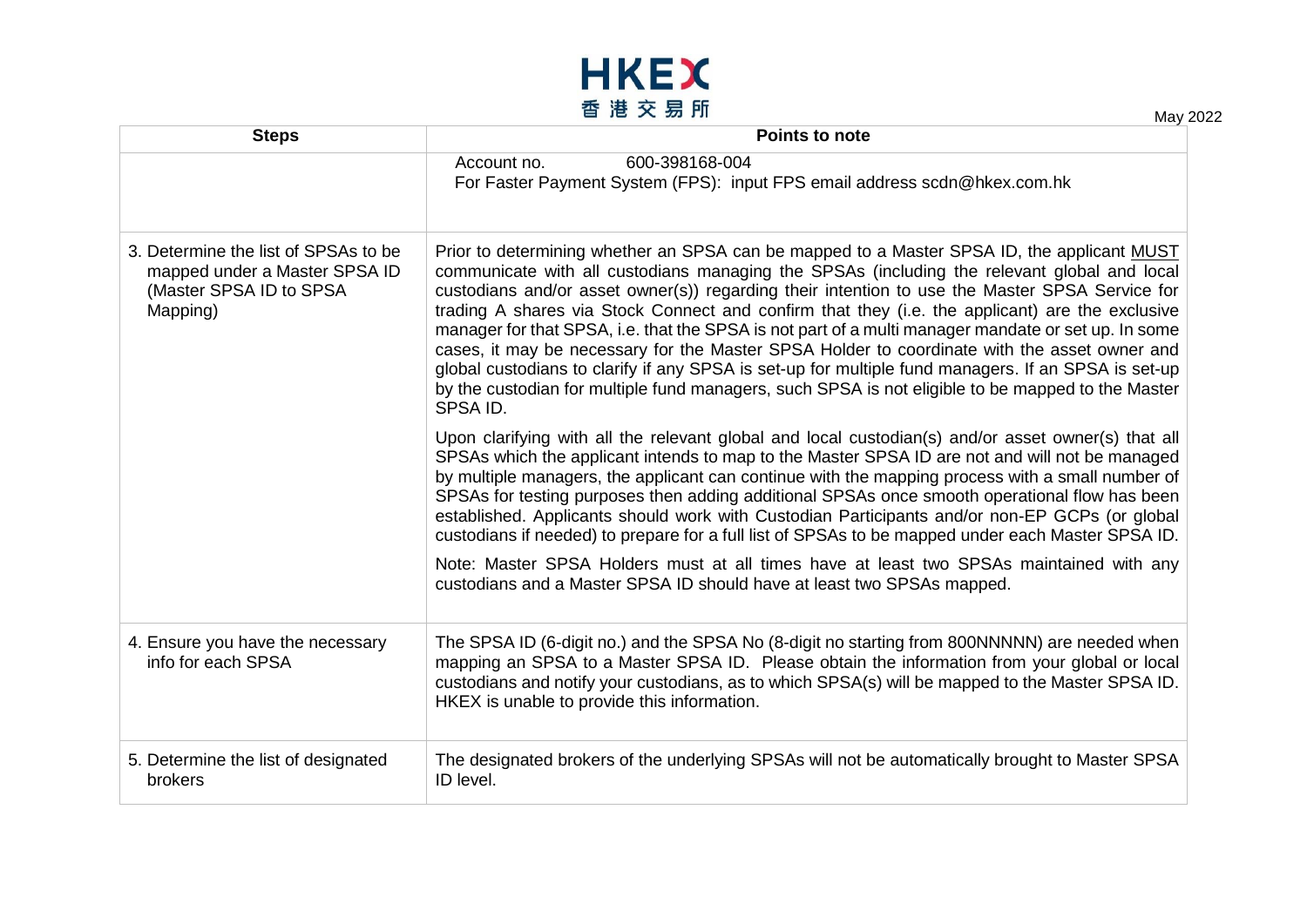

**Steps Points to note** It is advisable to contact the brokers (CCEPs) in advance to make them aware of intent to map them to a Master SPSA ID. Applicants will use Client Connect to undertake the mapping for both brokers and SPSA accounts to the Master SPSA ID. 6. Fill in the Client Connect Delegated Administrator Right Application Form (Client Connect is the system through which SPSA and CCEP mapping are being set-up) - Fill in the Client Connect Delegated Administrator Right Application / Maintenance Form [\[click](https://www.hkex.com.hk/-/media/HKEX-Market/Services/Next-Generation-Post-Trade-Programme/Client-Connect-Delegated-Administrator-Rights-Application_Maintenance-Form.pdf?la=en)  [here\]](https://www.hkex.com.hk/-/media/HKEX-Market/Services/Next-Generation-Post-Trade-Programme/Client-Connect-Delegated-Administrator-Rights-Application_Maintenance-Form.pdf?la=en) - After HKSCC approval and set-up of Client Connect Delegated Administrators, administrators will then need to set up their corresponding business user accounts and assign relevant access rights to them [\[click here\]](https://www.hkex.com.hk/-/media/HKEX-Market/Services/Next-Generation-Post-Trade-Programme/Stock-connect-User-manual/Client-Connect_Sect32_User-Management.pdf?la=en) so that these users can submit eService request via Client Connect. - Two eServices for Master SPSA Service are now available on Client Connect: eService ID & Name Available under business rights AC7 | Master SPSA ID to SPSA Mapping Maintenance Request EU\_MSPSA AC8 Master SPSA ID & Designated Executing Broker Mapping Maintenance Request EU\_MSPSA Note: Applicant must ensure that the effective date of the CCEP mapping must be earlier or the same as the effective date of SPSA mapping

May 2022